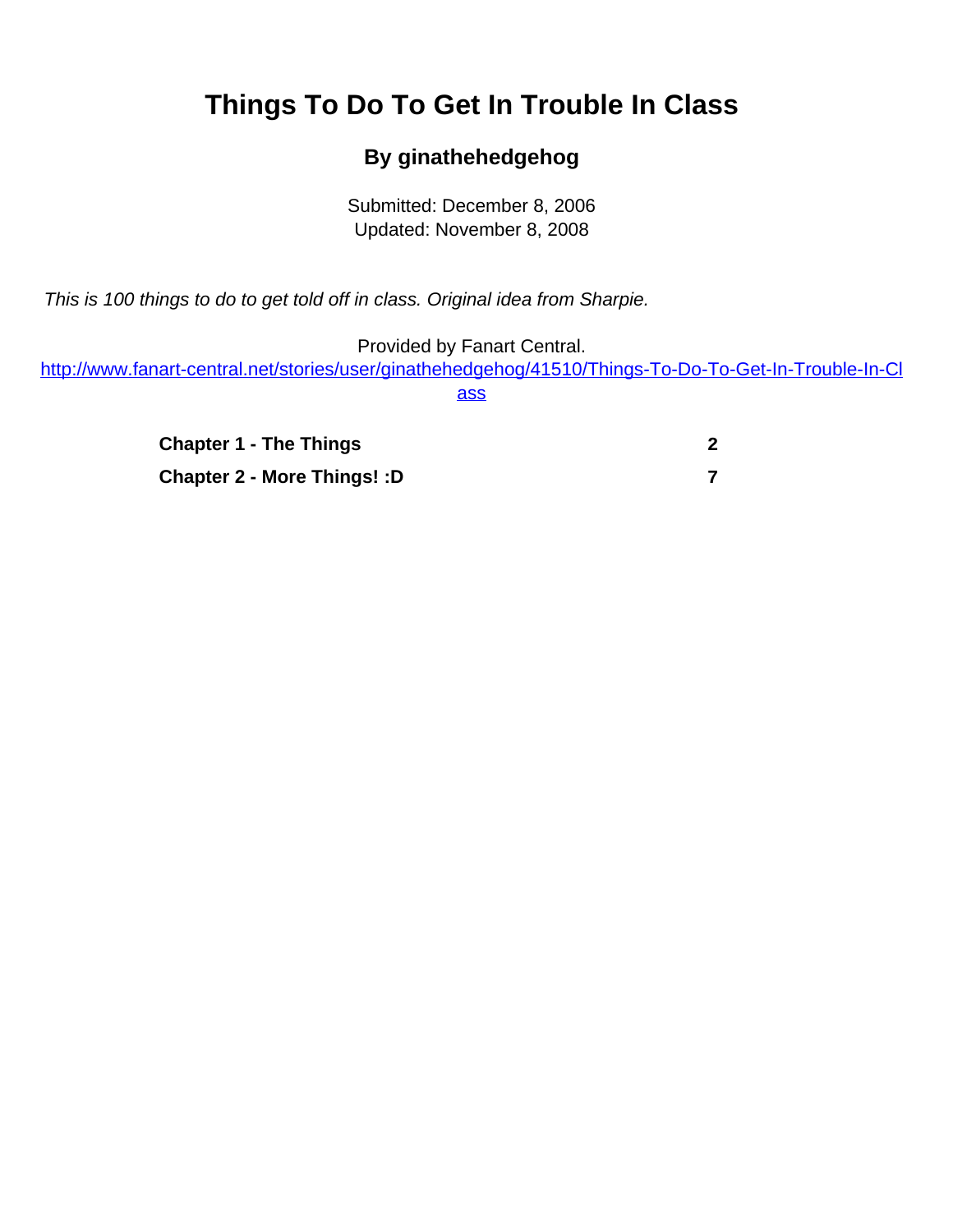## **1 - The Things**

<span id="page-1-0"></span>1: If your teacher tells you to go out of the class say, "should I?"

2: Sing in a different language all day and if you don't know one, make one up and say that it's your own language.

3: Tap on your desk with a pencil and start rapping.

4: Rap in a different language.

5: If your language teacher tells you to do the work say that you aren't from the country that the work is set on.

6: If you are told to spit your gum out, go to the bin and pull the chewing gum out in a long string like thing.

7: Same as above but when you are done, say, "actually, I'm not finished!" and start stringing more gum out.

8: Bring a snail into school and when your teacher tells you to put it outside, tell them that it's your son.

9: Wear a pinkie ring and walk around all day saying, "Ring a ding, look at my bling!" And show your ring.

10: Start rapping The Tellitubbies.

11: Sharpen your pencil until there isn't anything left and then complain that your teacher won't give you a pencil.

12: Pretend to be Cheese from Foster's Home For Imaginary Friends.

13: Make up a stupid nickname like Fish Head and whenever someone calls you by your real name shout loudly "My name's Fish Head!" (Or whatever name you called yourself)

14: Make up a weird nickname like Paloonly and say "My name's Paloonly because my puppy's called Paddy and I'm a little loony and it's a silent L in my name!" (Or whatever name you made up)

15: Say Foster's Home For Imaginary Friends quotes all day.

16: In PE, explain to your teacher that you can't do PE because a piece of your hair came out and show them a piece of your hair

17: Stick cat fur all over your face.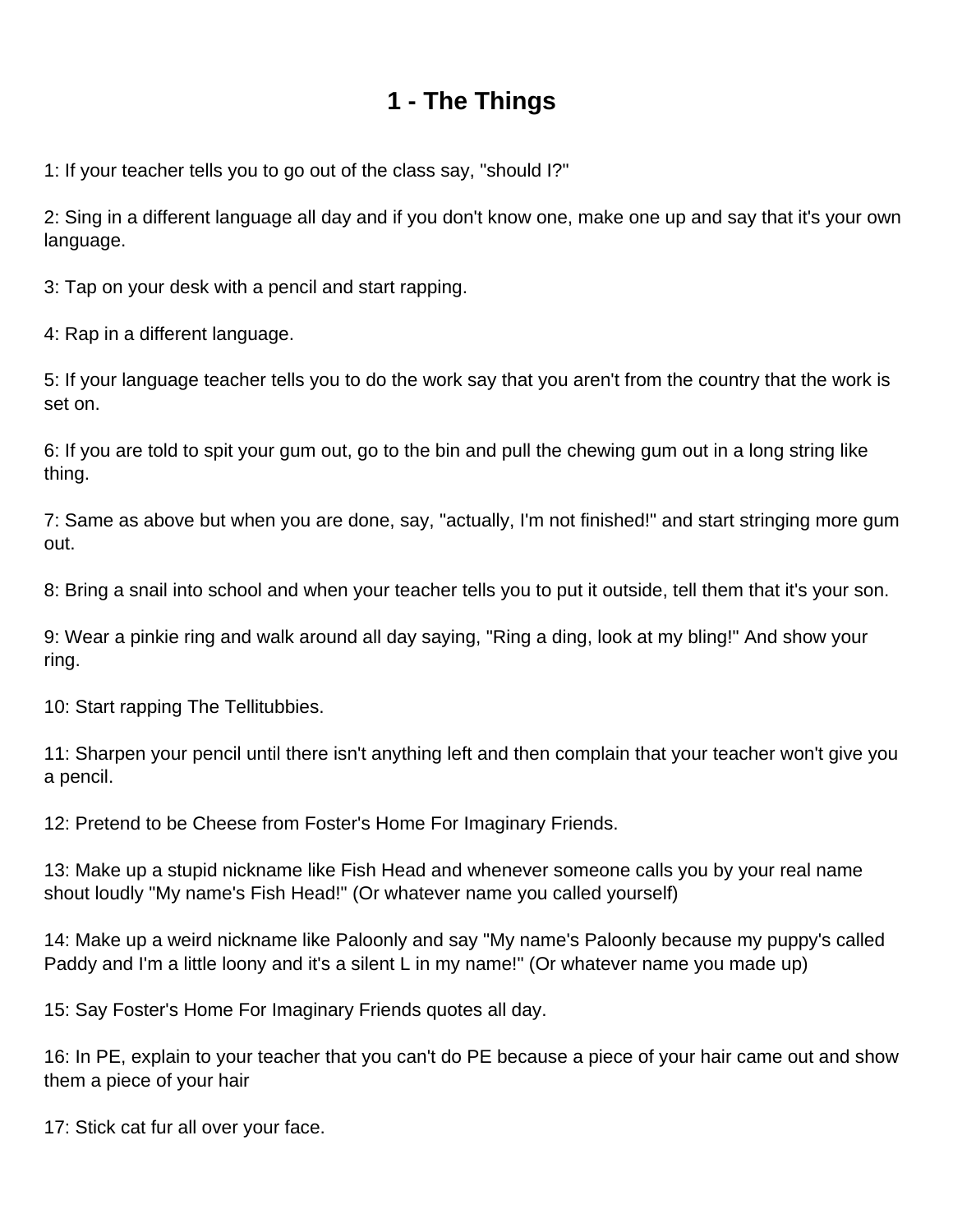18: f your teacher asks you where your pen is, tip out a pencil case full of pens and then look at them blankly and then say, "I don't think I have one"

19: Wear a badge to school saying "I'm a retarded Fish"

20: Come into class in the morning eating fish and chips.

21: If work is set, complain that the only thing fun is electronic things.

22: When in a test, start crying and say, " I can't do this"

23: Randomly start screaming in class, roll around on the floor and scream, "It burns us, it burns us!!!"

24: Decorate your book with programmes from Cbeebies

25: Randomly Grab a ruler, stand on a chair, and put the ruler in the air and say, "May the force be with you"

26: Talk in a babies voice all day.

- 27: Come into school singing the Holes song "Dig it "
- 28: Call the teacher mate all day.
- 29: Make up a tribal dance and come into class doing it.
- 30: Sing 1 potato, 2 potato, 3 potato 4 all day.
- 31: If your asked a question, always answer singing London Bridge
- 32: Ask to go to the toilet and spend the rest of the lesson in the toilet.
- 33: Bring loads of playstation games into school and show them off to distract the lesson.

34: When asked to give in homework, give the teacher an envelope that says, Tiny wants to fly on it.

35: Brush your hair for the whole lesson.

36: Eat in class and when the teacher catches you, throw the food on the lap of the person sitting next to you and say that they were eating, not you.

37: Come into school with a rag as your comfort blanket and hug it all day and suck your thumb in class loudly.

38: Come into school with a collar and lead around your neck.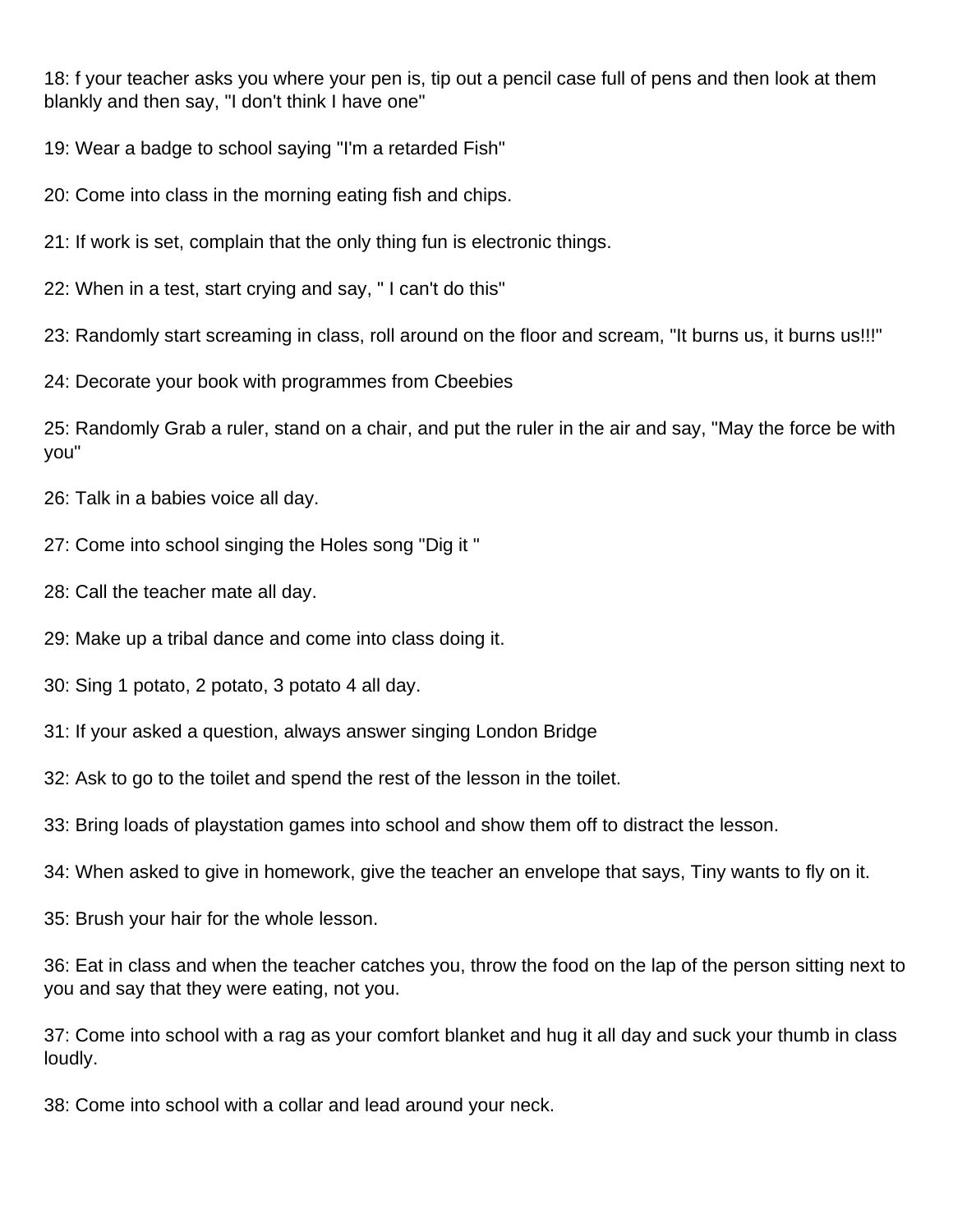- 39: Cough really loudly in class every 2 minutes.
- 40: If you get a detention slip, eat it and then demand that you didn't get one.
- 41: Every 5 minutes say that the works boring you.
- 42: Come into school in a dog costume.
- 43: Tell the teacher that class is harder than Camp Green Lake
- 44: Whack the teacher around their face with a shovel.
- 45: Play a miniature keyboard all lesson.

46: Offer everyone in your class (including your teacher) if they would like you to do their hair in a mow hawk.

- 47: Use your work as toilet paper.
- 48: Throw your book in the toilet and then fish it out and bring it into class.
- 49:Bring a spade into class.
- 50: Say that the head teacher is as dry as Camp Green Lake.
- 51: Wear 10 hats into school.
- 52: Kick people in the shin all day and call them a rip off artist.
- 53: If asked a question, always answer the question in a rap.
- 54: Speak in improper English and write in improper English.
- 55: Walk everywhere on one leg.
- 56: Wear gloves and a hat and scarf in summer.
- 57: Draw all over your face in a marker.
- 58: Bring a pet into school and give your teacher a note saying that they can't send you home.
- 59: Go into school every 2 days.
- 60: Write everything backwards.
- 61: Demand that a pool table is put in your classroom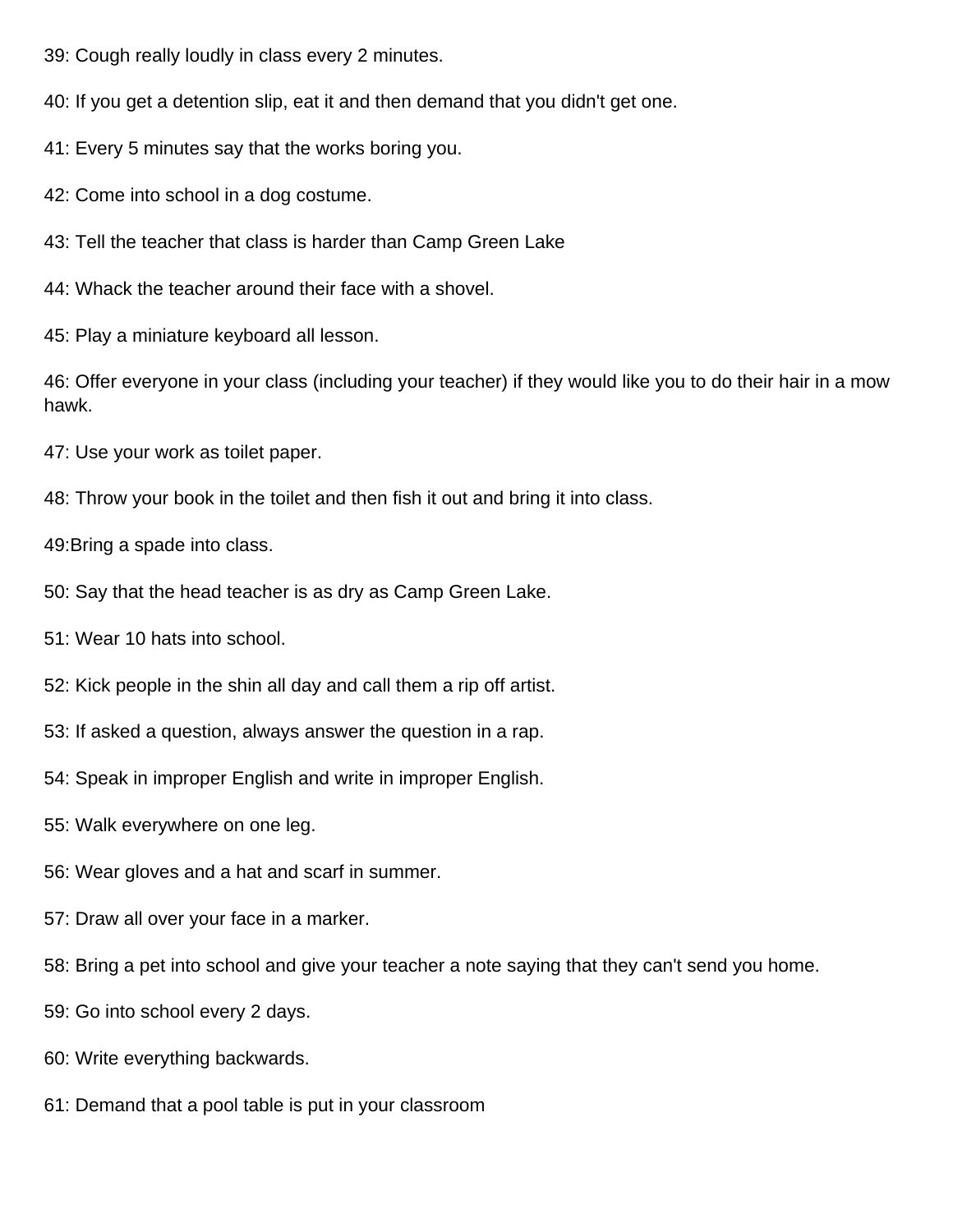- 62: Fall off your chair and start crying
- 63: Giggle all day
- 64: Laugh histerically everytime something happens.
- 65: Speak in Latin all day
- 66: Jump up and down and shout "I do ballariny!"
- 67: Try to fly off the table 5 times
- 68: Sit in your teachers chair and don't get up

69: Poke your tounge out at the teacher all lesson and then say "I have a HUGE mouth alser and I can't put my tounge in!"

- 70: Record your fave TV show on your phone and watch it all lesson
- 71: Eat your pencil
- 72: Speak in a made up language all day
- 73: Do cartweels and acrobatics when the bell goes for the end of school
- 74: Wear a t-shirt that has quotes from your fave TV character.
- 75: Sing Winnie The Pooh in class all day
- 76: Do a back flip into the white board
- 77: Throw dictionaries across the classroom
- 78: If asked to help out, always sing a song to an advert in reply
- 79: Pick your nose
- 80: Pretend to be a cat
- 90: In the corridoor, do a histerically, dramatic death
- 91: do flips into your head teachers office
- 92: Throw your class work out of the window
- 93: Record a song on your phone and have it go off in lesson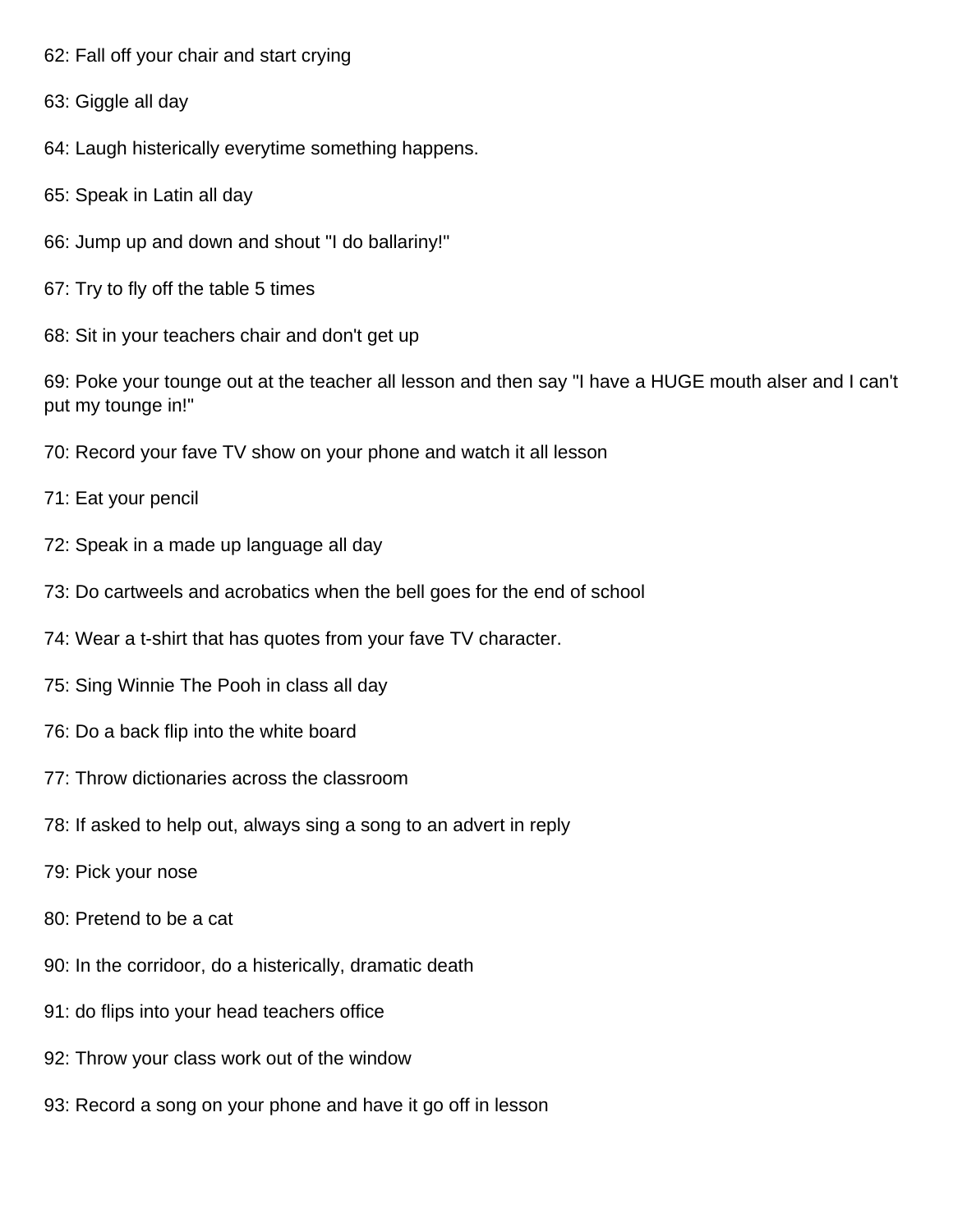- 94: Kick the door open and say I'M BACK!
- 95: Bring microwaveable food for your lunch
- 96: Walk around saying "I pooted" all day
- 97: Make a really wierd face all day
- 98: Say you can fly
- 99: Tell everyone that your dream job is a toilet cleaner
- 100: Bring a tank of fish into school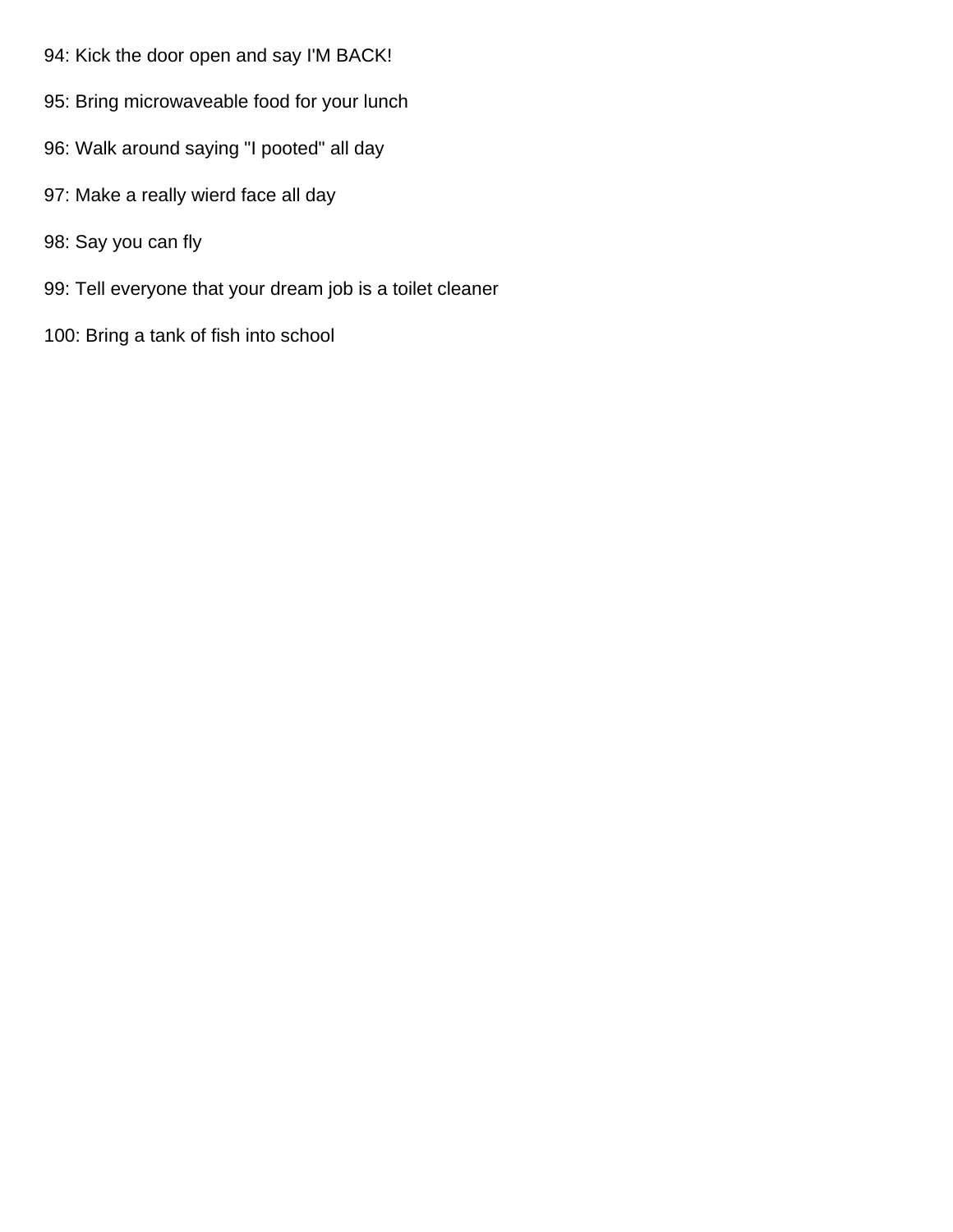## **2 - More Things! :D**

<span id="page-6-0"></span>I decided to do another 100 so that there's 200 things to do! :D

So far, there's only 150

- 101: Make sandwiches all day
- 102: Bark like a chiahuahua during all your lessons

103: See if you have any super powers. For example, try "Flying off a chair" or use a "Jedi mind trick" on your teacher or try lifting up 2 tables at once to see if you have "super strength"

- 104: Fall off your chair and take the table with you
- 105: Ask everyone to join the Darkside
- 106: Have a lightsaber battle with rulers
- 107: During silent reading, read your book out loud
- 108: Come into school dressed as Storm Troopers
- 109: Call your teacher a nerd
- 110: When working out Pi, draw a pie
- 111: Talk in a pirate voice
- 112: Go on strike for not having a plasma TV in your classroom
- 113: Become obsessed with muffins
- 114: Come into class late and lye on the table
- 115: Sing in a really bad voice
- 116: Play football with your school books
- 117: "Accidently" fall in the mud at break time
- 118: Sneeze in your trachers face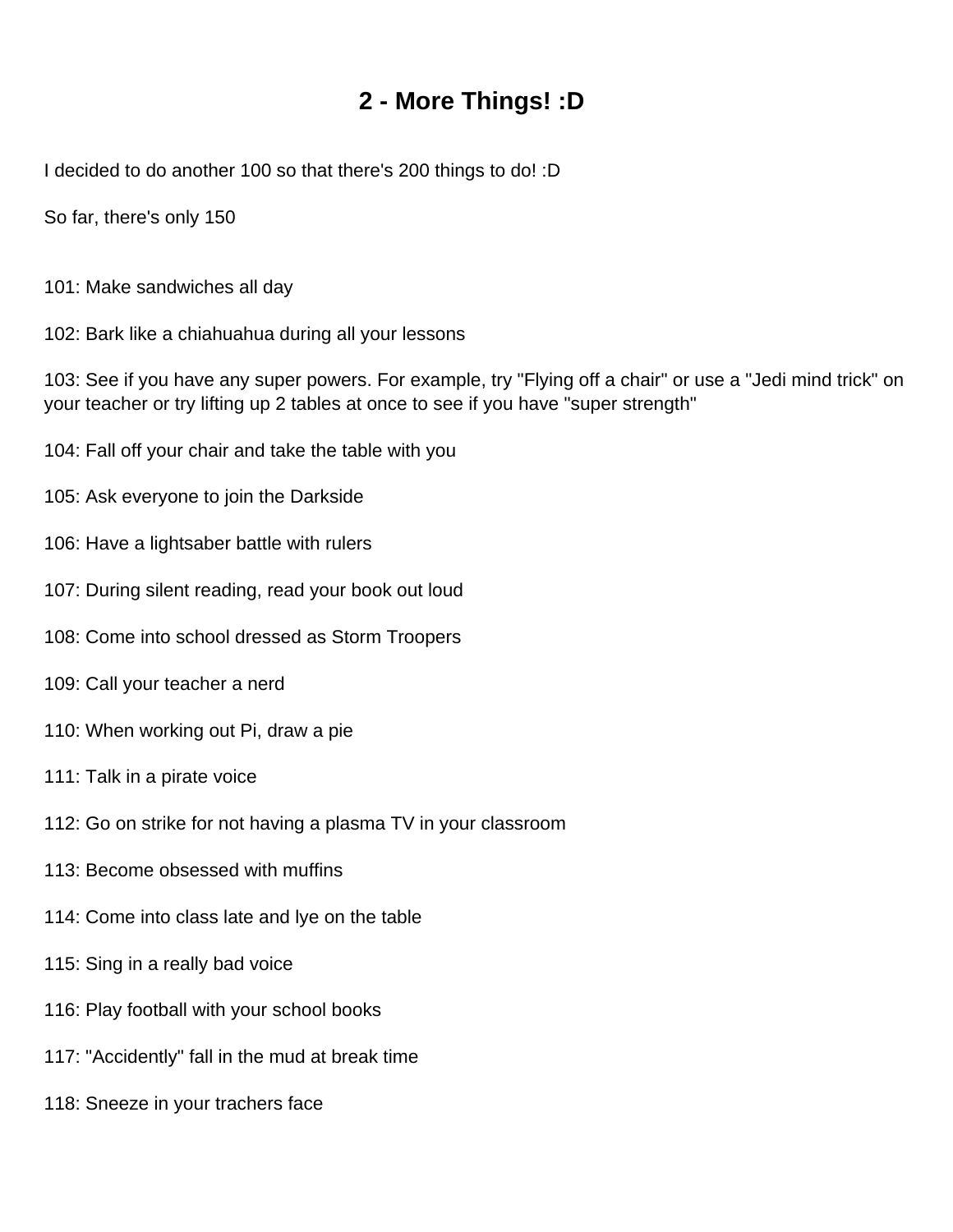- 119: Put pictures of Boobah all over the school
- 120: Constantly fart loudly
- 121: Burp in peoples faces
- 122: Do a random dance whenever someone says "work"
- 123: Dress as a Jedi
- 124: Talk like Yoda
- 125: Brush your teeth in the lesson
- 126: Eat paper
- 127: Kick your teachers desk and make everything fall over
- 128: Draw a smiley face on the back of your trousers
- 129: Pretend to swim everywhere
- 130: In PE, fall over all the time
- 131: Kick your shoes across the room every 5 minutes
- 132: Don't brush your hair for the whole week
- 133: Wear nothing but a t-shirt, shorts and sandalls in the winter
- 134: Try shaving your teeth
- 135: Call everyone a muppet
- 136: Tell everyone that they get a free cookie if they join in with your tribal dance
- 137: Eat grapes all lesson
- 138: Sing nursery rhymes all day
- 139: Draw all over your work
- 140: Run around shouting crazy things
- 141: Try to lick your elbow for the whole lesson
- 142: Inform everyone that the alphabet and twinke twinkle little star have the same tune